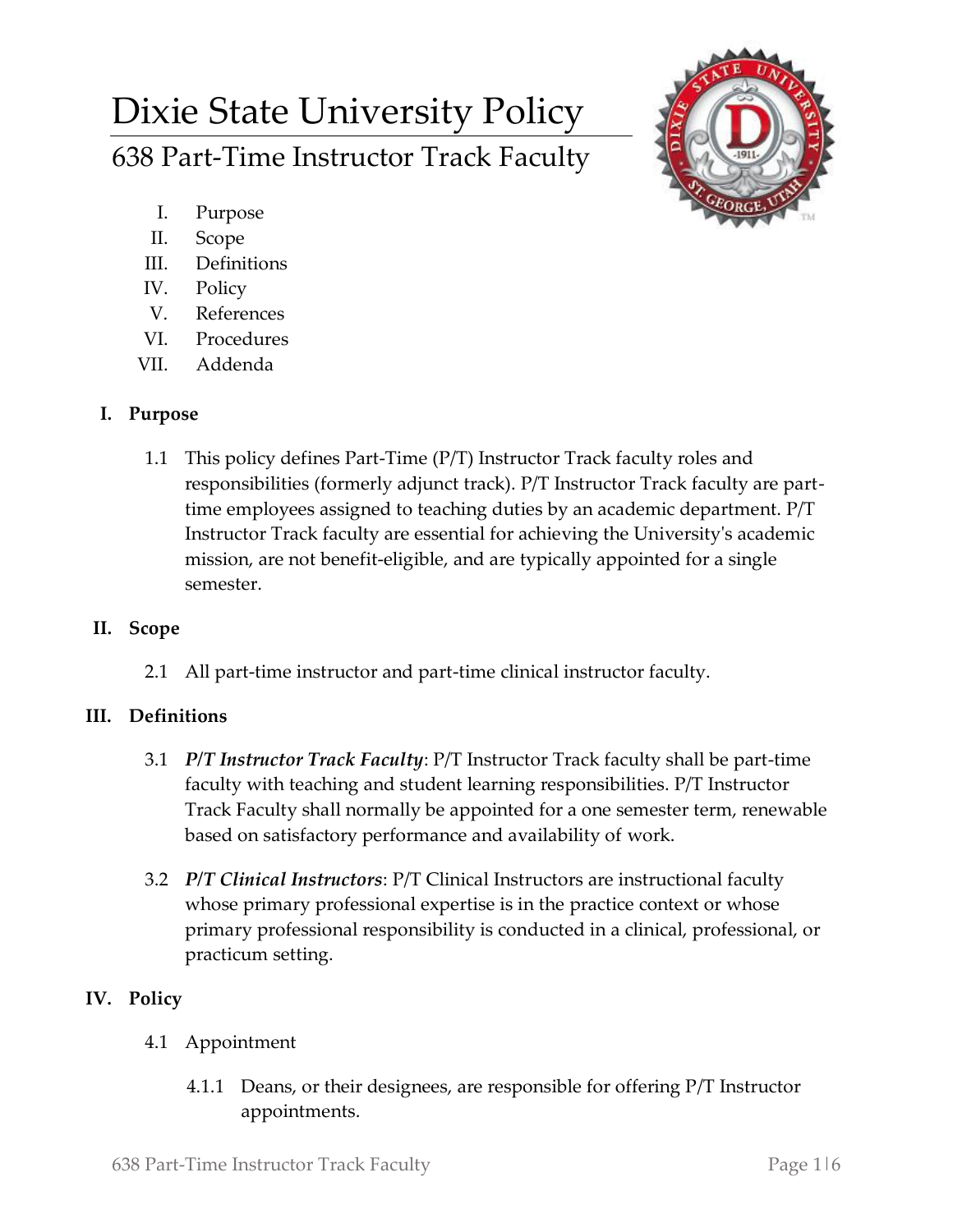- 4.1.2 Prospective P/T Instructors must submit an application and official transcripts to an academic department chair, showing highest degree received and qualifying educational experience. The department chair evaluates prospective faculty credentials and makes a recommendation for appointment to their dean.
- 4.1.3 P/T Instructors are classified into four ranks depending on education, workload credit hours (WCH) completed, participation in university activities, and professional growth and learning to maintain currency in their discipline or profession and currency in their instructional methods. The following chart outlines the four ranks:

| completing a<br>minimum of<br>performance.                              |
|-------------------------------------------------------------------------|
|                                                                         |
| participation                                                           |
|                                                                         |
| department                                                              |
|                                                                         |
|                                                                         |
|                                                                         |
|                                                                         |
|                                                                         |
|                                                                         |
|                                                                         |
|                                                                         |
|                                                                         |
|                                                                         |
|                                                                         |
| participation                                                           |
|                                                                         |
|                                                                         |
|                                                                         |
|                                                                         |
|                                                                         |
| Evidence of<br>Evidence of<br>professional<br>growth and<br>Evidence of |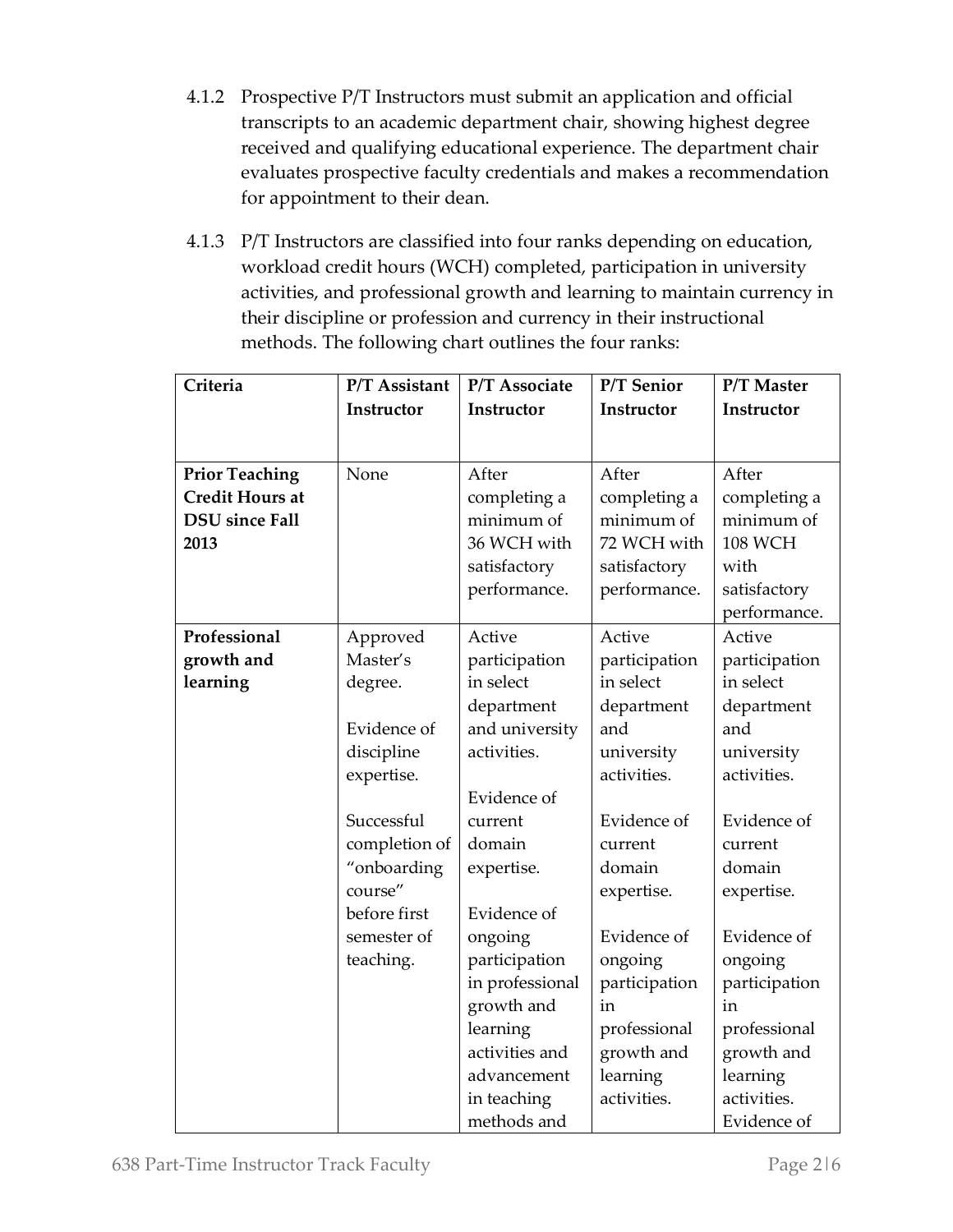| to promote   | At least one  | contributions |
|--------------|---------------|---------------|
| student      | presentation  | to the        |
| learning and | of best       | profession.   |
| success.     | practices or  |               |
|              | related areas |               |
|              | of expertise  |               |
|              | to a group at |               |
|              | DSU.          |               |

- 4.1.4 The P/T Instructor compensation model is based on rank.
- 4.1.5 Incoming P/T Instructor may be hired at a higher rank. Requests must be submitted by a department chair and approved by the Dean and Provost/Vice President of Academic Affairs.

## 4.2 Supervisor

- 4.2.1 Deans, working with department chairs, determine the professional and/or academic criteria for P/T Instructor Track faculty, which may differ by department or courses taught.
- 4.2.2 P/T Instructor Track faculty should normally possess a master's degree in a related field of study.
- 4.2.3 P/T Instructor Track faculty serve under the direction of department chairs or a designee, who offers or coordinates supervisory feedback, orientation, and training.

#### 4.3 Workload Maximum

- 4.3.1 P/T Instructor workload will not exceed ten (10) teaching workload credits in a single fall or spring semester.
	- 4.3.1.1 Out-of-state P/T Instructor Track Faculty (e.g. those P/T Instructors who teach 100% online courses and reside outside of the State of Utah) have separate work limits not to exceed six (6) credits in a single fall or spring semester. Out-of-state P/T Instructors are permitted only in states where DSU has contracted to offer employment and require approval from DSU Human Resources (HR) before employment can begin. A list of eligible states is available from Human Resources and may only be updated with approval from Human Resources and Business Services.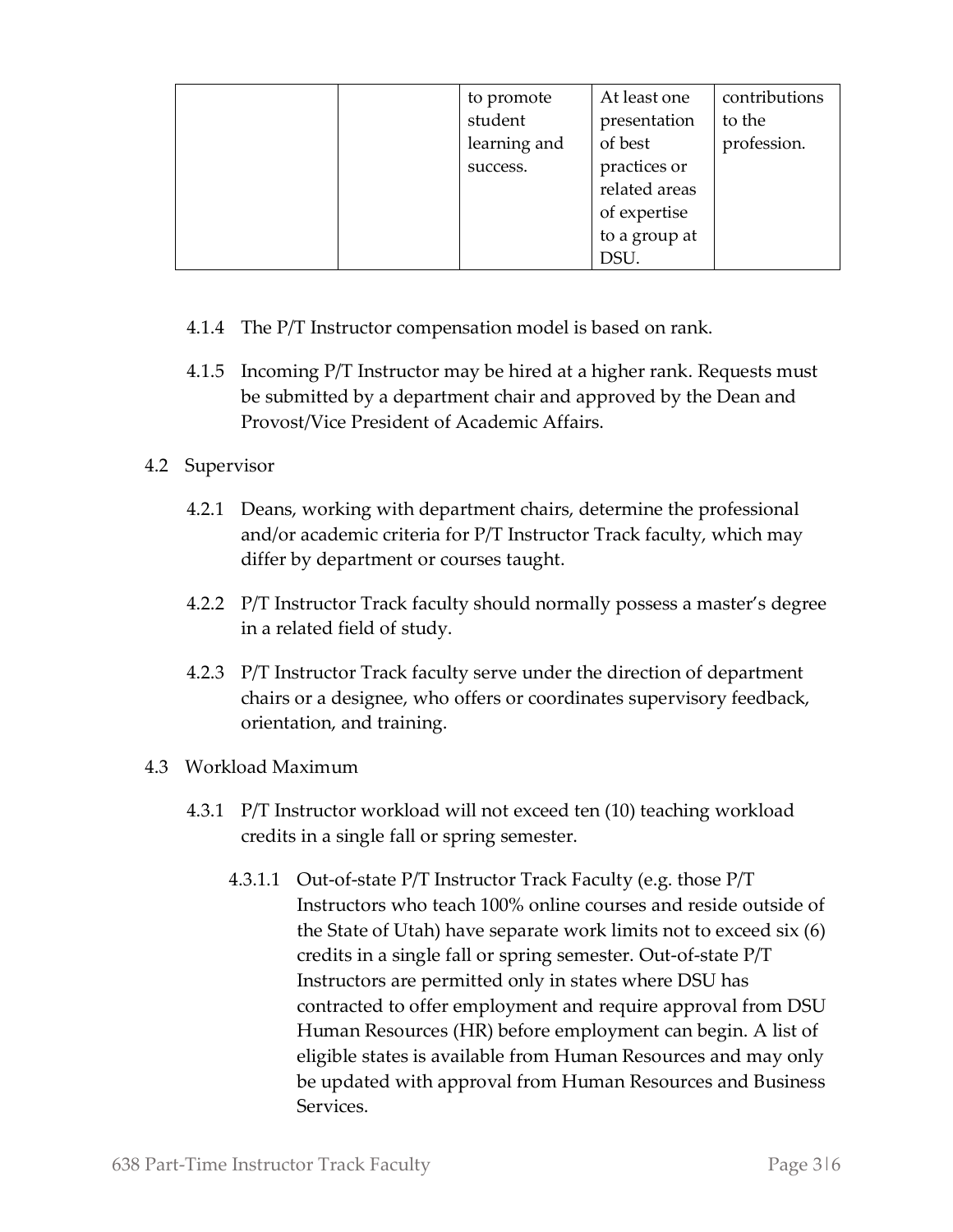- 4.3.2 The workload for summer semester shall not exceed eight (8) credits, which is less than 75% of full-time faculty workload.
	- 4.3.2.1 Out-of-state P/T Instructor Track Faculty (e.g. those Instructors who teach 100% online courses and reside outside of the State of Utah) have separate work limits not to exceed three (3) credits in a single summer semester. Out-of-state Instructors are permitted only in states where DSU has contracted to offer employment and require approval from DSU Human Resources before employment can begin. A list of eligible states is available from Human Resources and may only be updated with approval from Human Resources and Business Services.
- 4.3.3 P/T Instructor Track faculty may teach in more than one department within the total credit limits.
- 4.4 Responsibilities
	- 4.4.1 P/T Instructor Track faculty are responsible for following the policies, procedures, guidelines, and directives of the University and the department.
	- 4.4.2 P/T Instructor Track faculty are hired as instructors of specific classes. As part-time employees, P/T Instructor Track faculty will not typically be required to assume non-teaching duties such as committee membership, textbook selection, or course and program development.
	- 4.4.3 P/T Instructor Track faculty are required to attend mandatory University training sessions and may be required to attend department or division training.
- 4.5 Evaluation
	- 4.5.1 Courses taught by P/T Instructor Track faculty will be evaluated by their department chair or designee in their first semester and annually thereafter. Departments, divisions, and colleges may institute additional evaluations, peer review, or assessment measures.
- 4.6 Class Cancellation
	- 4.6.1 A P/T Instructor Track faculty member's class may be cancelled for lack of enrollment, funding restrictions, or other exigency as determined by the dean and department chairs.

638 Part-Time Instructor Track Faculty Page 4|6 4.6.2 If a full-time faculty member's class is cancelled, a P/T Instructor Track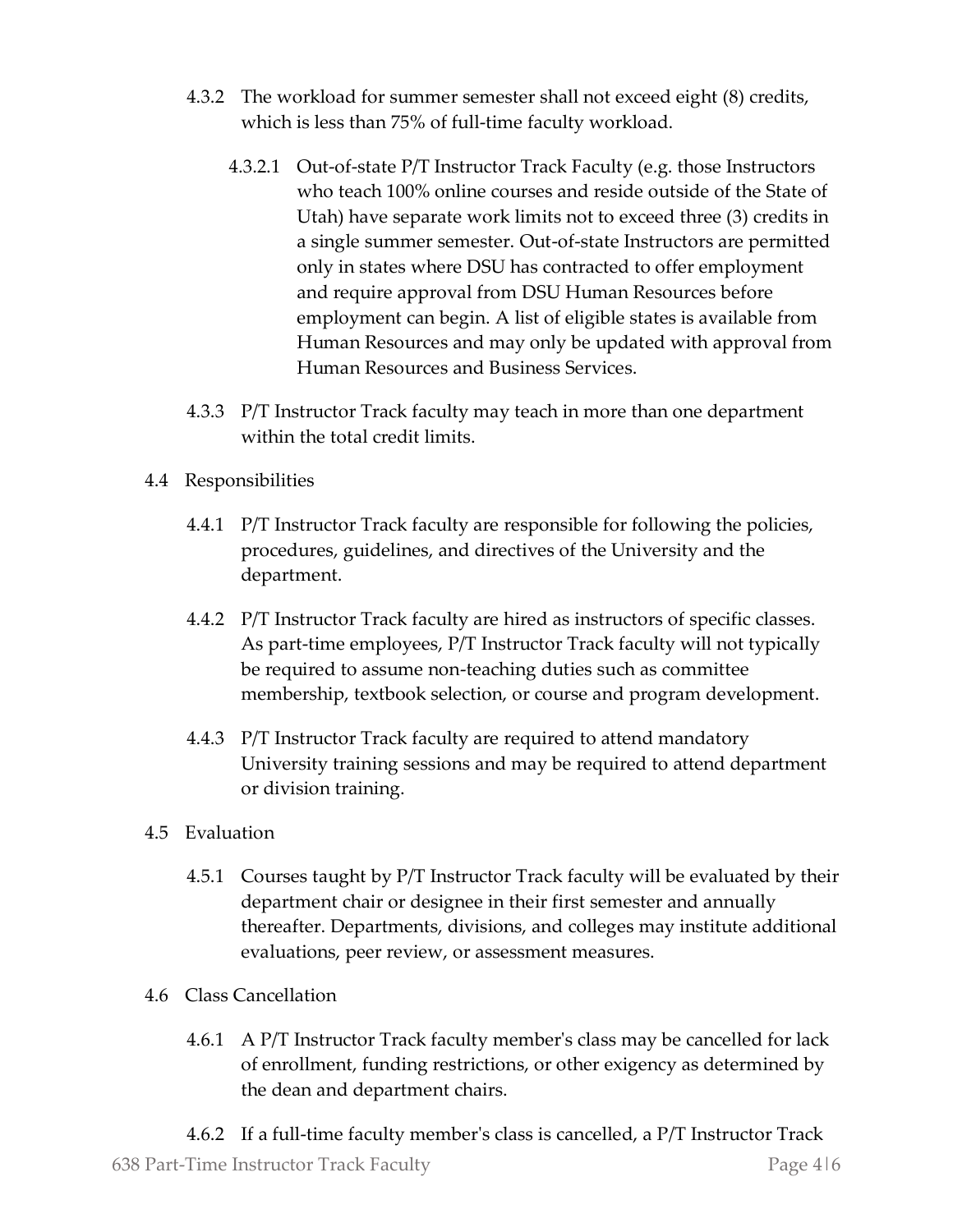faculty appointment may be terminated to accommodate the workload needs of the full-time faculty member.

- 4.6.3 If a class assigned to a P/T Instructor Track faculty member is cancelled or reassigned to a full-time faculty member, the Instructor Track faculty member may receive preparation compensation according to the Instructor contract. If the cancellation or reassignment takes place after the first meeting with the class, the P/T Instructor Track faculty member will be paid the Instructor hourly rate for classroom instruction actually performed in that course.
- 4.7 Full-time Exempt Staff Employees as Part-Time Instructors
	- 4.7.1 Full-time exempt staff employees of the University may receive P/T Instructor Track appointments for teaching classes.
	- 4.7.2 Staff employees who wish to petition to teach must complete the Staff Overload Assignment Authorization form and submit it to the HR office by the first day of the semester.
- 4.8 Part-Time (P/T) Clinical Instructors
	- 4.8.1 P/T Clinical Instructors are auxiliary faculty paid on an hourly basis.
	- 4.8.2 All provisions of this policy apply to clinical faculty except that P/T Clinical Instructors are restricted to the hourly equivalent of the maximum teaching load each semester. See Policy 310: Part-Time Employment for workload limits.

#### **V. References**

- 5.1 DSU Policy 301: Personnel Definitions
- 5.2 DSU Policy 310: Part-Time Employment

#### **VI. Procedures**

- 6.1 All existing P/T Instructors will begin at the P/T Assistant Instructor rank. Those P/T Instructors desiring to advance must apply using the appropriate application.
- 6.2 Those P/T Instructors teaching in more than one department or college will have their application reviewed by all applicable parties.
- 6.3 Rank advancements are effective fall semester of the following academic year.